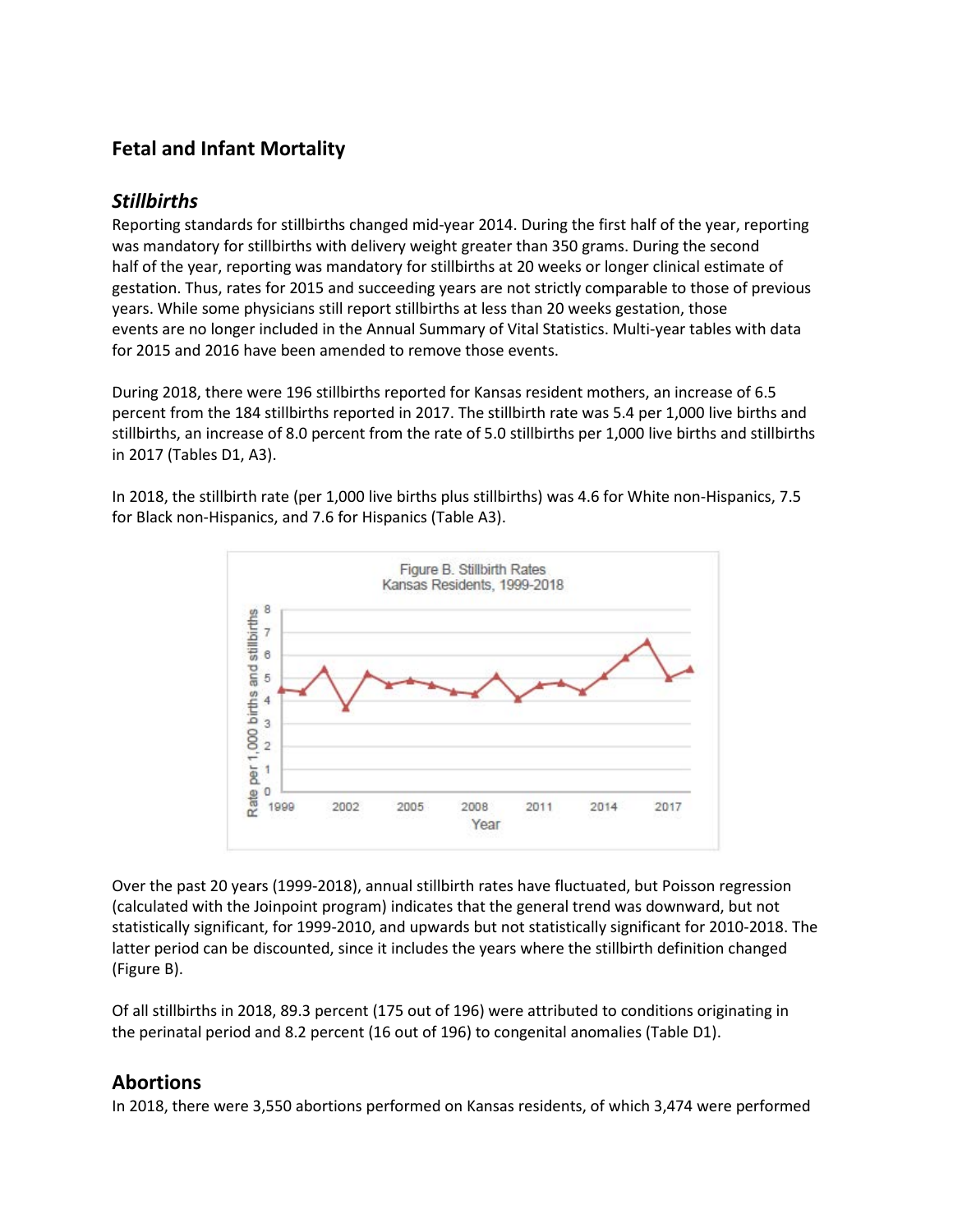in Kansas, and 76 were performed out-of-state. There were also 3,498 abortions performed in Kansas for non-residents (Table D4).

### *Abortion Ratios*

The abortion ratio for Kansas residents in 2018 increased 3.3 percentage points (97.9 per 1,000 live births) from 94.6 in 2017. The abortion ratio declined by 40.9 percent from 1999 to 2018, from a peak ratio of 165.6 abortions per 1,000 live births in 1999 to 97.9 abortions per 1,000 live births in 2018 (Figure C) (Table D3, Figure D2).



The abortion ratio for Kansas residents in 2018 varied substantially by age-group of the mother. The highest ratio (636.4 per 1,000 live births) was recorded for mothers under 15 years of age, while the lowest (57.3 per 1,000 live births) was recorded for mothers in the 30-34 age group (Figure D3).

The abortion ratio for White non-Hispanics was 78.7 abortions per 1,000 live births (1,982 resident abortions); for Black non-Hispanics it was 240.1 (600 resident abortions); and for Hispanics it was 106.4 (636 resident abortions) (Table C20, Table D5).

### *Gestation at Termination*

In 2018, 70.9 percent of Kansas resident abortions occurred prior to nine completed weeks of gestational

age. About 90.6 percent were performed prior to the  $13<sub>th</sub>$  week of gestation and 3.2 percent of Kansas resident women obtained an abortion after 16 weeks gestation. (Table D5).

### *Marital Status*

More than 80 percent (84.3) of all reported abortions in 2018 were to unmarried women. Among Black non-Hispanic women in this group, 91.2 percent were unmarried, while 83.9 percent of White non-Hispanic women and 84.9 percent of Hispanic women were unmarried (Table D6).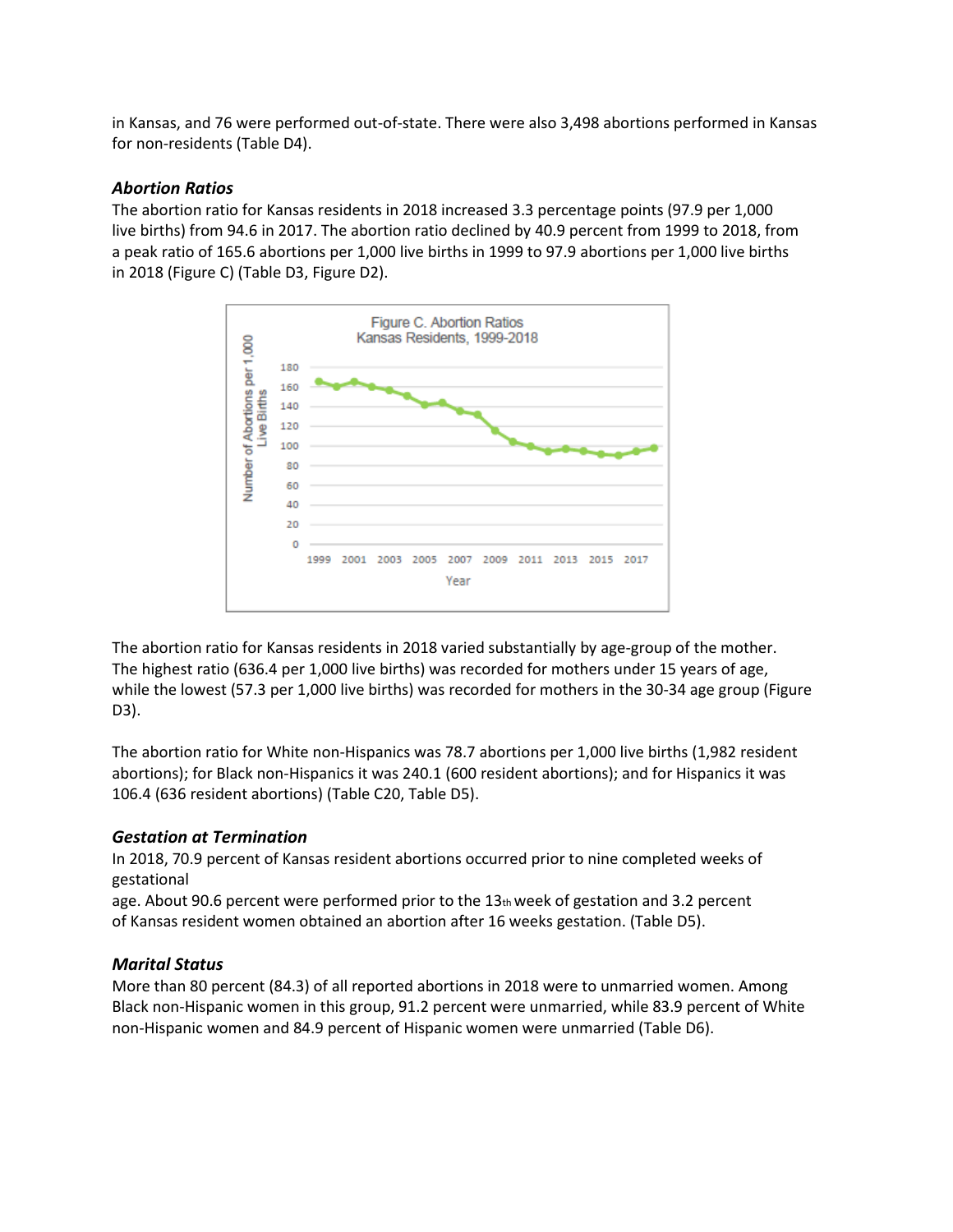## **Infant Mortality**

There were 231 infant deaths to Kansas residents in 2018, an increase of 6.5 percent from 217 infant deaths in 2017 (Table D14).

The infant mortality rate for Kansas residents in 2018 was 6.4 infant deaths per 1,000 live births, up 6.7 percent from 6.0 infant deaths per 1,000 live births in 2017. This does not meet the Healthy People 2020 target for infant deaths, 6.0 infant deaths per 1,000 live births (MICH-1.3).

The rate for White non-Hispanic mothers in 2018 was 4.8 deaths per 1,000 live births, an increase of 2.1 percent from the rate of 4.7 in 2017. The rate for Black non-Hispanic mothers was 10.0 deaths per 1,000 live births, a decrease of 15.3 percent from the rate of 11.8 in 2017. The rate for Hispanic mothers was 9.0 deaths per 1,000 live births, an increase of 25.0 percent from the rate of 7.2 in 2017. Caution should be used in interpreting these changes due to the relatively small number of occurrences and yearly fluctuations (Tables D12, A3).

Infant death rates for Black non-Hispanic mothers have consistently remained higher than those of White non-Hispanic and Hispanic mothers for the past twenty years (1999-2018). Rates for Hispanic mothers have been higher than those for White non-Hispanic mothers in most years in the period (Figure D).



### *Infant Age at Death*

Infant deaths are most likely to occur within the first month of life. In 2018, 48.1 percent of all infant deaths occurred in the first day of life, 58.9 percent occurred within the first seven days of life (the hebdomadal period), and 70.1 percent occurred within the first 28 days of life (the neonatal period) (Table D13).

The components of perinatal period III mortality (see definition in Technical Notes) both increased from 2017 to 2018; stillbirths increased by 6.5 percent, hebdomadal deaths increased by 6.3 percent. There were 332 perinatal period III deaths in 2018, for a death rate of 9.1 deaths per 1,000 live births plus stillbirths, an increase of 5.8 percent from the 1999 rate of 8.6 (Table D10).